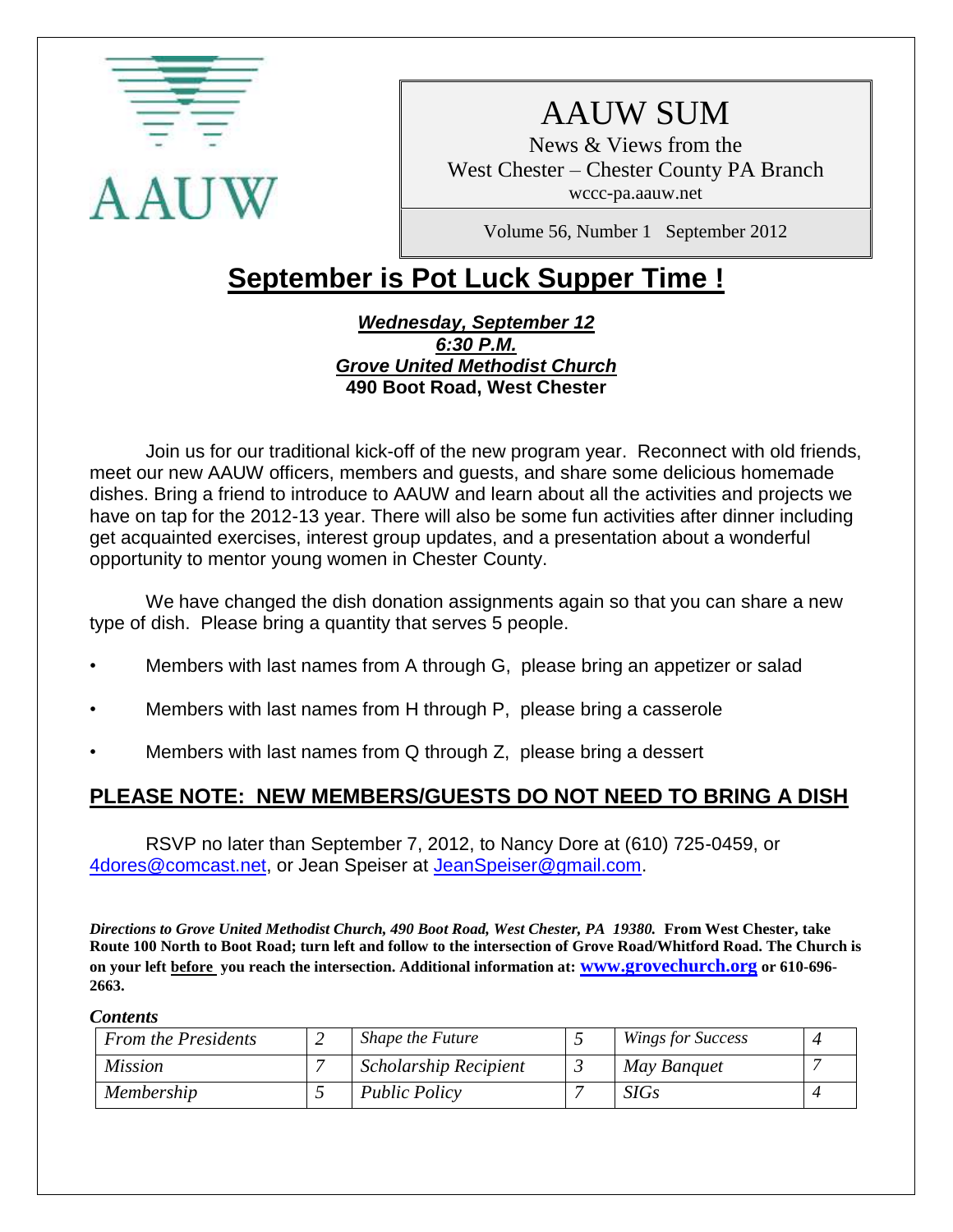# *From the Presidents*

September, 2012

Dear Members and Friends,

I find it surprising to be writing a welcome message for the September, 2012 issue of the AAUW West Chester-Chester County newsletter. Becoming Co-President was not on my list of things to do when I retired; however, being open to opportunities for growth was part of my plan! Membership in AAUW offers all of us many wonderful opportunities to continue to learn and grow. As it says on our website, "AAUW is a gateway and an invitation to hear great speakers, share cultures, discuss literature, meet others with similar interests, and volunteer in the community." I hope you will join us this year at programs and special events – maybe participating in a branch committee is in your future!

I look forward in my role as Co-President to joining all of you in advancing equity for women and girls. I share with you one of my favorite quotes:

*"Women, whether subtly or vociferously, have always been a tremendous power in the destiny of the world."* ~Eleanor Roosevelt~

Sincerely, Sandi Kwisz Co-President





Dear Members and Friends,

Sandi and I are now sharing the responsibility of leadership of the West Chester-Chester County Branch. She has already spent hours working to learn all the necessary information to make her an effective Co-President – I am deeply grateful for her dedication and commitment to the branch! With her help, this year will another successful and enjoyable year, and even more of you will become actively involved in the workings of the branch.

We are extremely fortunate to have a branch that is vital, active and interested, and that has truly been a tribute to the members and leaders over the years. It is my pleasure and honor to also welcome a new Membership Vice President, Jane Schultz; a new Program Vice President, Jean Speiser and a new Treasurer, Molly Scott. Please join me in thanking these special women when you see them at our meetings – where I look forward to seeing many of you also!

Sincerely, Fran Pierce Co-President

Domestic Violence Center At the September meeting Sue Ciorletti will be collecting small denomination gift cards. Questions? Contact Sue at 610-344-0245. Thank you for your support.

# **Chester County Library System Moving You FORWARD**

*By Peggy Wadsworth*

Chester County Library System (CCLS) libraries are playing an essential role in the context of five 21st Century literacies:

- Basic Literacy
- Information Literacy
- Civic and Social Literacy
- Health Literacy
- Financial Literacy

In this edition of AAUW SUM we are focusing on the final literacy, Civic and Social Literacy. The CCLS libraries play an important role helping citizens and students gain the knowledge and skills to improve their education, to enhance their job skills and to participate fully in a digital society.

*Why is Civic and Social Literacy important?*  In a survey that asked twelve questions on well-publicized current events, 18-to 29-yearolds had an average of only 5.5 correct. Nearly half could not name the Speaker of the House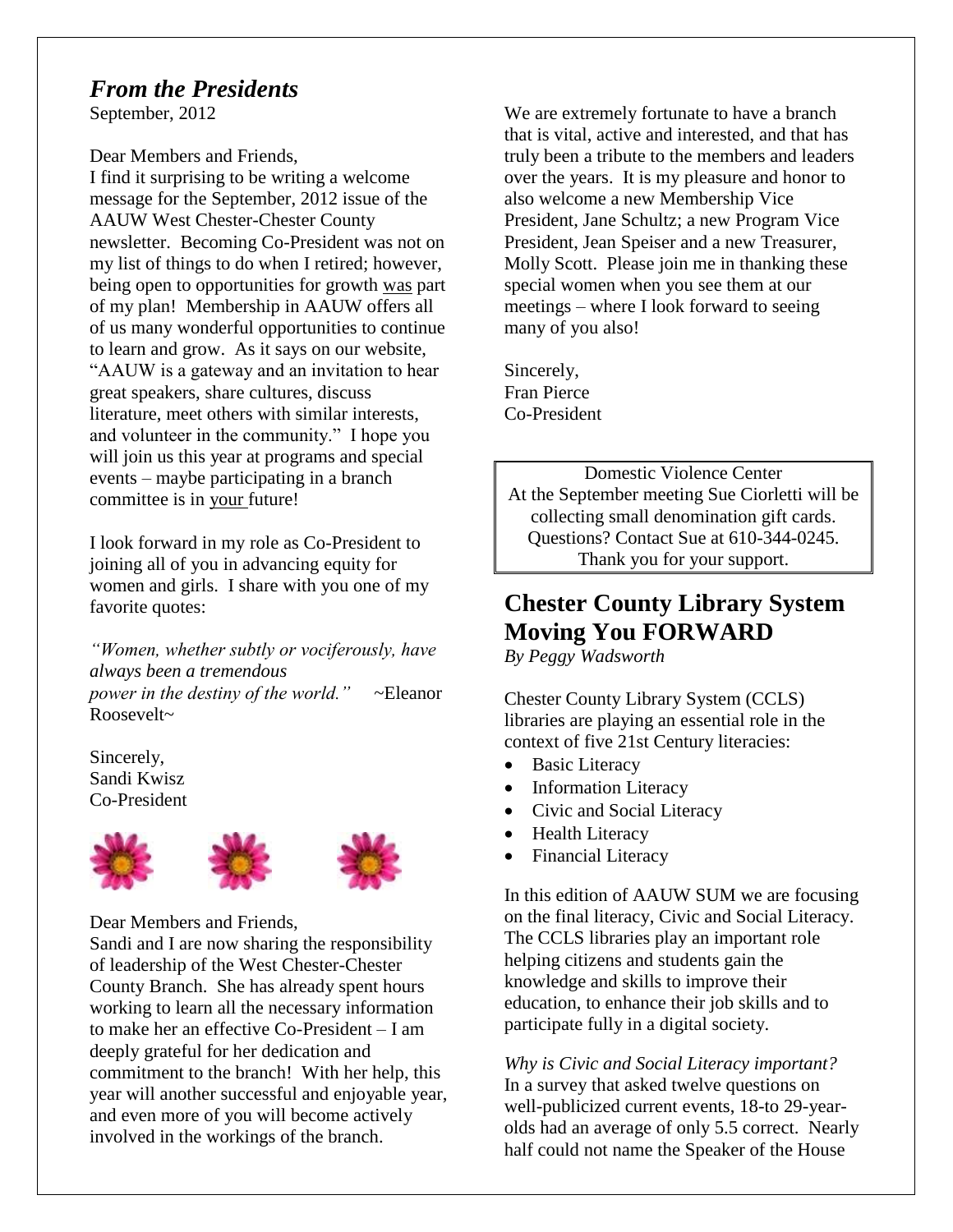or the president of Russia. Less than half of all Americans can name all three branches of the government. (PA Forward, Pennsylvania Library Association, 2012, accessed 5/10/12, [www.paforward.org](http://www.paforward.org/) )

A wide spectrum of programs and services are offered at CCLS libraries to support and strengthen Civic and Social Literacy.

- Learn what programs are being offered at a CCLS library near you by going to [www.ccls.org](http://www.ccls.org/) and selecting *Find an Event*.
- Be sure to check out Mango Languages our online fast, easy and effective way to learn to speak a foreign language.
- Check out the inviting public facilities that provide space for small group and community gatherings and educational programs
- And more…

In 2011, 24,000 people gained knowledge and skills to improve their lives and contribute effectively to their community, government and society and to connect with one another through discourse by attending the many and varied programs offered by CCLS libraries.

So join in with us and let's move FORWARD together with the rest of Pennsylvania, so that we can continue to be the healthiest, wealthiest and wisest County in the Commonwealth. The Chester County Library System is here to partner with you; Read, Connect and Discover what we have and help us spread the word.

# **Panel Highlights Immigration Issues**

Rekha Doraiswamy, one of the panelists in the "Voices of Immigration" presentation on April 26, reflected:

'The evening's flow was well planned. Betsey Cullen's brief but thorough introduction of immigration issues and the problems they create for families were brought to life by Gabriela's story. My story showed how idealism and relative fairness had prevailed in earlier decades, but that these same values were now under threat because of a changing perception of outsiders. Ubel Velez's clear analysis and explanation of the immigration law and procedures reinforced our remarks, which were in turn reinforced by Nelly Jimenez-Arevalo's and Susan Kim's urgings to be vocal about the issues, especially among voters. Linda gathered some great questions, showing audience awareness of issues and sensitivities. Many of you attending from sponsoring organizations had done a lot of publicity and research work - thanks for helping the panel convey some powerful messages!"

An event summary, as covered by the Daily Local, can be found at [http://www.dailylocal.com/article/20120501/N](http://www.dailylocal.com/article/20120501/NEWS01/120509985/panel-reviews-local-importance-of-immigration-laws) [EWS01/120509985/panel-reviews-local](http://www.dailylocal.com/article/20120501/NEWS01/120509985/panel-reviews-local-importance-of-immigration-laws)[importance-of-immigration-laws](http://www.dailylocal.com/article/20120501/NEWS01/120509985/panel-reviews-local-importance-of-immigration-laws)

Kudos to committee members Betsey Cullen, Meryle Rothman and Tina Girdwood from the LWV, Fran Pierce, Linda Lang, Donna Eaves and Ann Duerr from the AAUW and Susan Kim from the Pennsylvania Immigration and Citizenship Coalition.

## **Alice Lawson Academic Scholarship**

The winner of the 2012/2013 Alice Lawson Academic Scholarship is Gloria Branch, a student at West Chester University with a major in Sociology. Gloria, who is an experienced professional with 7 years in the social service field, expects to finish her degree in June of 2014. She is the fourth of seven children and the first to graduate from high school and go on to college, thus demonstrating her belief that education is the surest way out of poverty. In her letter of thanks, Gloria said "I have no one to help me with funds and have sometimes had to borrow textbooks from classmates – this scholarship will really help me!"

Gloria has shown her passion for helping people through her volunteer work for Habitat for Humanity, her projects to support academic study and student retention, and her work with American Sign Language. We feel that she will make excellent use of the scholarship.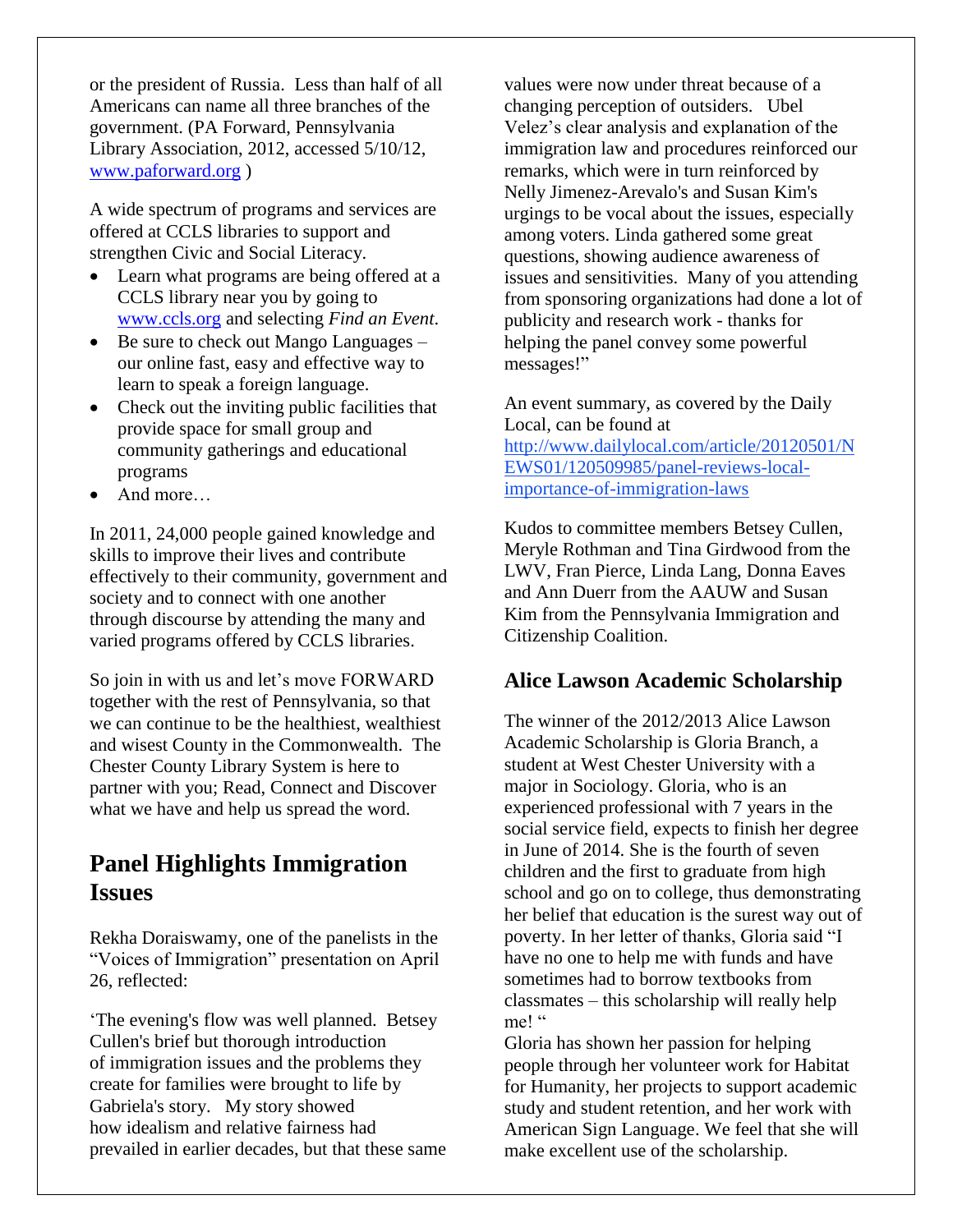# *MERRIMENT, MAKEOVERS AND MIRACLES:*  **WINGS FOR SUCCESS PARTNERS WITH AAUW**

Wings for Success, a Chester County nonprofit organization that prepares disadvantaged women for employment by providing them with work-appropriate attire, wardrobe guidance and workshops, will hold its third annual fundraising event on October 25th from 6-8PM at the Chester Valley Golf Club in Malvern.

The AAUW, West Chester Branch, has adopted Wings for the 2012-2013 year and is a Community Partner for *"Merriment, Makeovers and Miracles".* It will be an evening of "merriment" where attendees enjoy an evening of fun with friends, a silent auction, and great food and beverage. It also includes a makeover magazine and features miracles through the eyes of clients.

This year, Wings has created its first ever annual Woman of Influence Award. The Award honors those individuals who exemplify Wings for Success' core values of commitment, community, and resourcefulness. Popular QVC Program Host, Lisa Robertson, has been selected as the first recipient. All attendees will receive the *"Wings Makeover Magazine*", also new this year. It

# **Branch Board Meetings**

All Board meetings are open to the membership and are held at the Women's Center at West Chester University. Meetings begin at 7:15 pm, are over by 9, and are usually on the first Tuesday of the month.

#### **Special Interest Groups**

#### Couples Bridge

Meets the  $3<sup>rd</sup>$  Saturday evening monthly at a member's home. We are a social group and welcome all who like to play. Contact the chair, Carol Habig, at 610-431-9987 or e-mail her at [whabig@verizon.net.](mailto:whabig@verizon.net)

features the latest tips and trends on a variety of topics such as fashion, finance, eyewear, hair coloring, career changes and more. "When we talk to people about doing makeovers for our clients, their response is often: I'd like a makeover myself!" says Mary Pat Knauss, Board President. "So, with our magazine, we're giving them ideas they can use." Annually, Wings for Success prepares over 600 disadvantaged women for competitive employment primarily in hospitality, administration, retail and healthcare. By creating a professional outward image, Wings helps women grow their inner self-image to feel confident at job interviews, succeed in the workplace and become financially selfsufficient.

Wings for Success is a non-profit, and as such, is in need of much more than in-kind clothing contributions. There is a real and tangible need for in-kind service expertise (i.e. Marketing, Administrative, Legal) as well as financial support through monetary contributions. The "Merriment, Makeovers and Miracles" fundraiser is a way to emphasize the value and impact support makes on Wings' clients. For more information about "Merriment, Makeovers and Miracles" and for other ways to offer your support and expertise to the Wings mission, please contact Connie Rose, Event Chairperson at [Events@wingsforsuccess,org](http://Events@wingsforsuccess,org/) or visit [www.wingsforsuccess.org](http://www.wingsforsuccess.org/)

**Lit I, Afternoon Book Discussion**: Meets on the 4<sup>th</sup> Thursday. Please call Elaine Burgess, 610-383-7018. Please let Elaine know if you plan to attend.

Lit II Book Group meets on September 19, and will discuss the book The State of Wonder by Ann Patchett. The group leader is Marie Dunne, and the hostess for this meeting will be Phyllis Dunn.

#### **Non-Fiction Group**

The Non-Fiction Book Group will discuss the book Quiet, The Power of Introverts in a World that Can't Stop Talking by Susan Cain at a date and place to be determined. Please check area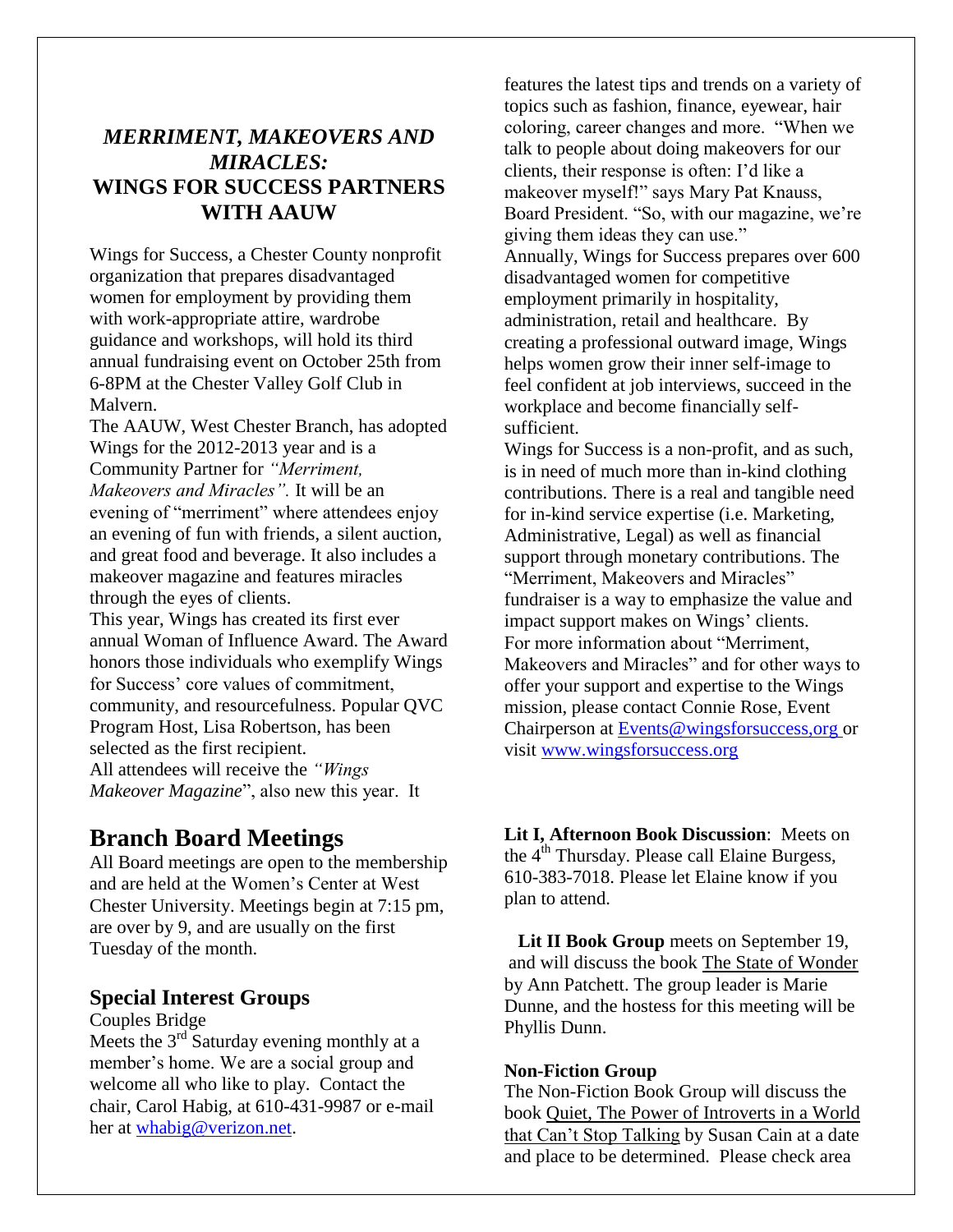libraries for a copy of the book. You may call Paula McGinness for more information, 610- 942-4852 (home) or 610-273-3303 (work). New members are always welcome, and can join the group by contacting Donna Eaves at [610-692-5277](tel:/610-692-5277) or [deaves@live.com.](mailto:deaves@live.com)

#### **Finance Discussion Group**

The Finance Discussion Group meets on the 4th Wednesday of each month at 7:00 p.m. Participants are invited to bring related articles. For information contact: Leslie Olson, 610- 793-2938 or olsonfour@verizon.net.

#### **FIG (Food Interest Group)**

Dining around, usually at a member's home. This group is co-ed, singles welcome. Each member brings a dinner item. The group meets the 2<sup>nd</sup> Saturday of each month. If interested please contact Betty Bradford at 610-363-7974; [wdbrad@comcast.net](mailto:wdbrad@comcast.net) 

#### **Great Decisions**

For more information on the Great Decisions group, contact Jacky Page at 610-359-9887 or [martin\\_page@msn.com.](mailto:martin_page@msn.com)

#### **TIG (Travel Interest Group):** *AAUW TIGers*

The Travel Interest Group is composed of those who like to go on day trips. We will plan several trips before the end of the year as well as three to four in winter and spring 2013. Trips are open to all members and guests. Some are limited in numbers. Friday, September 21. 11:00 am Tour of Gardens for Sculpture in Trenton, NJ with lunch at one of the restaurants on the grounds. Cost is \$10 for seniors and \$12 for adults. Contact person is Sue Johnston, [sueearlj@verizon.net](mailto:sueearlj@verizon.net) or 610-363-8535.

You can call Roselyn Cadoff or Sue with any questions. If you are not on our email list and would like to be or wish to be removed from the list please contact Sue.



**Membership** *Welcome to our newest members!*

Marie Dunne Donna Golden Whitley Harbold Dr. Lynette McGrath Andrea (Randy) Meyle Hlonipha Myambo Dr. Tammy Russell Debbie Snyder

# **AAUW'S 130th Anniversary Campaign**

Please continue to spread the word! Although this ended June 30, 2012, the rates have been extended through November 30. Graduate students can join for \$18.81

# **Shape The Future Membership Campaign Continues For 2012-2013**

Individuals, not previously an AAUW member, can join AAUW National as a new member for only \$24.50. State and local dues bring the total membership dues to \$45.50 for their first year of membership. Contact Jane Schultz, Membership VP, with names of potential members.

# **Membership Outreach**

Your Records with the National Association can be assessed by contacting: --Helpline Phone: 800 326 2289 --Internet and email: The website for national AAUW is http://www.aauw.org/. Once you have accessed the site go to the Member Center. Have your Membership Number available to change your record information (see directions on page 35 of the branch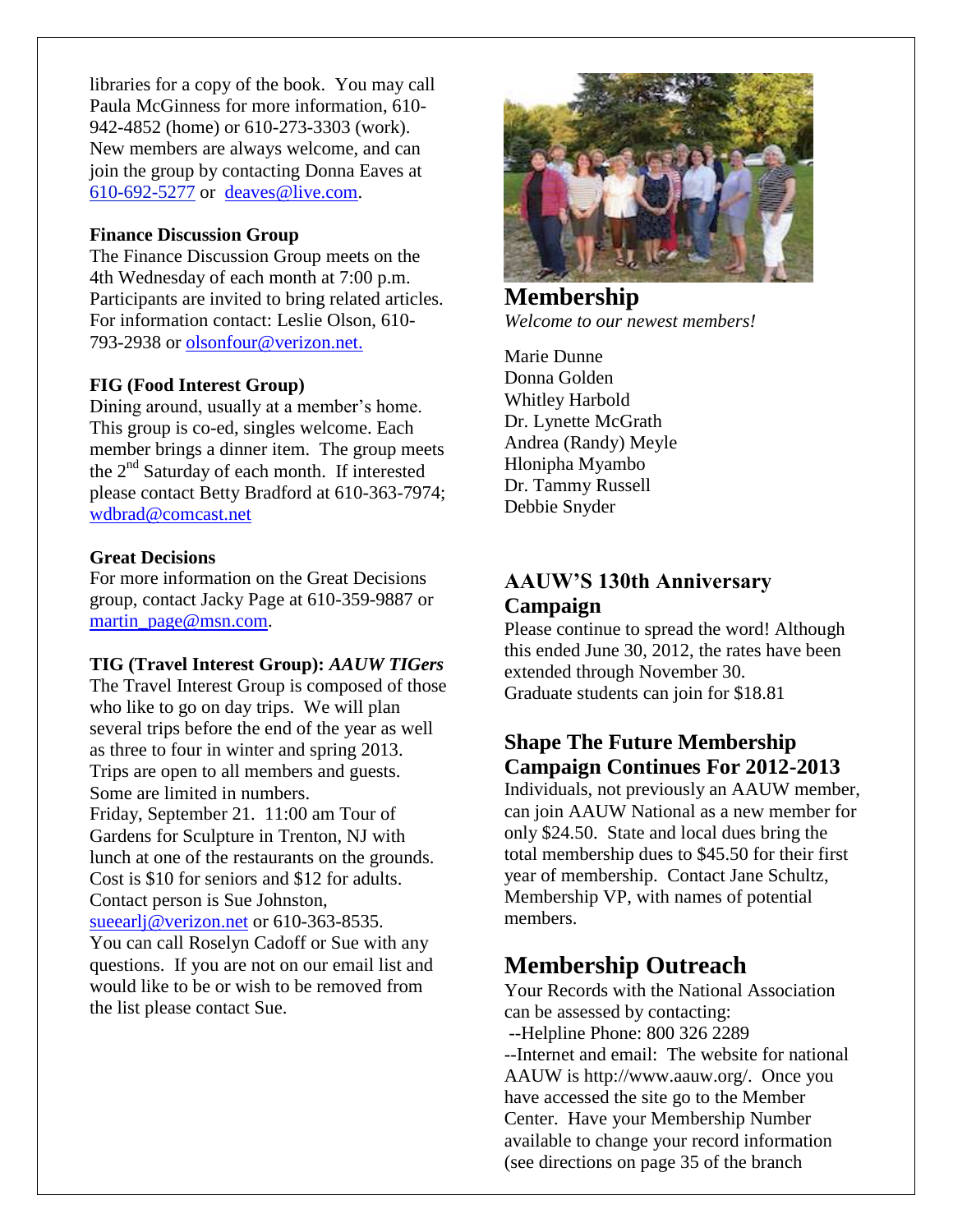member handbook). In addition, you can find your Membership Number on the address label of the Branch Handbook that will be distributed in September.

*AAUW Mission Statement AAUW advances equity for women and girls through advocacy, education, philanthropy, and research.*

| Norma George                                                                            | Newsletter Co-Editor      |  |  |  |
|-----------------------------------------------------------------------------------------|---------------------------|--|--|--|
| 610-872-7567                                                                            | ngeorge@cheyney.edu       |  |  |  |
| Tamara Hollins                                                                          | Newsletter Co-Editor      |  |  |  |
| 610-399-2256                                                                            | thollins@cheyney.edu      |  |  |  |
| Newsletter email                                                                        | aauwsumnews@gmail.com     |  |  |  |
| <i>Fran Pierce</i>                                                                      | <b>Branch President</b>   |  |  |  |
| 610-594-0625                                                                            | franpierce@verizon.net    |  |  |  |
| Elaine Burgess                                                                          | Program Vice President    |  |  |  |
| 610-383-7018                                                                            | $danh@chesc$ com          |  |  |  |
| <b>Nancy Dore</b>                                                                       | Program Vice-President    |  |  |  |
| 610-725-0459                                                                            | 4 dores @comcast.net      |  |  |  |
| Barbara Leone                                                                           | Membership Vice-President |  |  |  |
| 610-429-4520                                                                            | leone219@verizon.net      |  |  |  |
| Linda Lang Recording & Corresponding Secretary<br>610-738-9678<br>lindalang@comcast.net |                           |  |  |  |
| Rosemary MacDonald<br>610-296-5474                                                      | <b>Financial Officer</b>  |  |  |  |
| rosemary.macdonald@verizon.net                                                          |                           |  |  |  |
| http://www.aauwchestercountypa.org                                                      |                           |  |  |  |

# **Guidelines for AAUWSUM**

1. Deadline for articles is the  $10^{th}$  of the month unless noted in newsletter.

2. Board will develop outline/plan for newsletter.

3. Copies of each article must be sent to the President.

4. Articles should be less then 340 words (1 column in 12 pt.) and sent as .doc (Word) files whenever possible.

5. Program information should be available for publication in the month prior to the event. 6. SIG information should be specific (when, where, leader, contact info., program or book).

7. Photos should be sent in .jpg format and should be the best quality possible. Leave cropping to the editors when possible. 8. Editors must keep newsletter to 10 pages or less (5 printed front and back). 9. Editors must consult with President or designee if newsletter is too long.

10. Circulation Chair will determine number of copies to be printed.

11. Board will review and decide list of Friends who receive printed copies.

12. The newsletter should go to the printer by the  $25<sup>th</sup>$  of the month. Copies should include the Circulation Manager, Person who distributes the e-mail version, and, if requested, other named designees.

# **Help AAUW Save Money**

Each year our editors put together eight informative, attractive, and news filled issues of our AAUW SUM newsletter. At current prices, printing and mailing costs exceed \$1.50 a piece per issue, costing over \$12.00 per member per year. For several years, many AAUW members have received their copies via e-mail. Through e-mail they receive the news as soon as it is published. By eliminating the paper copy, they are also making a contribution to a greener environment. If you are not already receiving AAUW SUM via e-mail and would be willing to do so, please contact Fran Pierce at [franpierce@verizon.net.](mailto:franpierce@verizon.net)

## *We need your News!*

The co-editors of AAUW SUM, are delighted to bring you this issue of the AAUW SUM newsletter, but … *We continue to need input from members!!* Please send *articles* as Word documents. Forward your news articles to the *gmail account:* [aauwsumnews@gmail.com,](mailto:aauwsum@gmail.com) indicating the topic and month in the subject box and cc the President. Norma and Nancy share access to this account, it keeps their work mailboxes from getting filled and makes the process of collaborating easier.

Remember that articles for a given month of the newsletter are due on the 12th of the preceding month*.* Please provide all necessary information with your submission.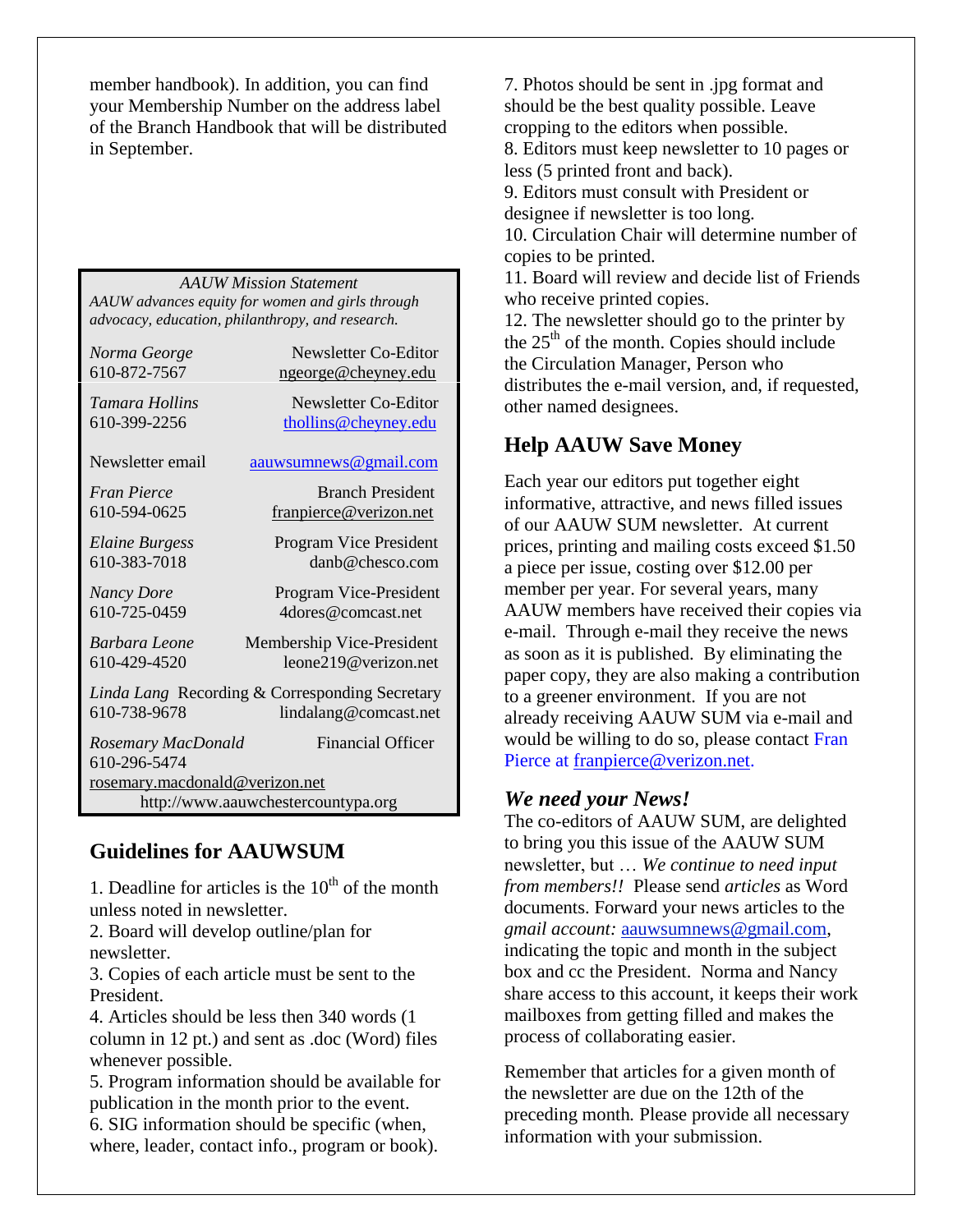# **Get Your Keystoner Online!**

The *Keystoner is the State AAUW Newsletter switch to receiving it online.* You will receive an e-mail notice of the posting with a table of contents and a link to a downloadable copy. Help the environment and the state organization, plus no waiting for delivery. Archived issues also. To sign up just fill in the blanks at: <http://www.aauwpa.org/keystoner.html> **AAUW May Banquet 2012**

If you were not able to attend the AAUW Banquet and Annual Meeting, you missed a great time! The West Chester Country Club on South High Street in West Chester was the host facility and our members turned out over 70 strong to dine together and celebrate our successes of the 2011-12 program year.

Our program featured three of our own members who are accomplished artists: Dr. Nancy Rumfield, photography professor at WCU; Carol Habig, botanical illustrator; and Roselyn Cadoff, painter in acrylics and oils. Each artist said a few words about her work, her interest in art and her pursuit of her artistic vision, and exhibited a selection of their work during the dinner.

The Scholarship Committee led by Mimi Jones and Sue Johnston announced our annual winner. The awardee is Gloria Branch, a 29 year-old student at West Chester University who has struggled to complete her education without any other financial support. Ms. Branch was unable to attend but has been invited to attend one of our meetings this year.

Fran Pierce, Branch President, also announced the winner of the Outstanding Woman award to be Graham Boose, whose commitment to the branch is evidenced by her continual assistance with such projects as our Annual Handbook. During the meeting the branch members in attendance elected a Co-Vice President, Sandi Kwisz, a Co-Vice President for Programs, Jean Speiser, a Vice President for Membership, Jane Schultz, and a Treasurer, Molly Scott.

"Wings for Success," the career-readiness and makeover organization that helps women reentering the job force, was selected as the branch "Gateway to Equity" award winner this year and three members of their board attended the banquet and received the award.

It was, by all accounts, a sparkling and stimulating evening, and one that helped to close out a very successful program year for our branch! If you missed this one, plan to attend next year!



**Award being presented to Wings for Success**

### **Legislative and Public Policy**

Members of this committee set three goals at the Leadership Retreat held on August 29. We will continue our library advocacy efforts. We want to help the library implement its strategic plan to increase convenience for library customers, to use technology to serve customers and staff, to provided state of the art community spaces, to engage in community outreach, and to strengthen organizing competencies. The library's Peggy Wadsworth has written articles for our newsletter and will continue to be our liaison with the Chester County Library System. Our second goal is to closely monitor legislation that targets our public educational system. Proposed funding cuts may force school districts to cut core programs. Our third goal is to help "Get Out the Vote" and to make Pennsylvania residents aware of the Voter ID requirements. We plan to partner with the League of Women Voters. We will submit articles to the newsletter and to the web site to keep members informed about these three goals and any other legislation or public policy matters that may be of interest to our members.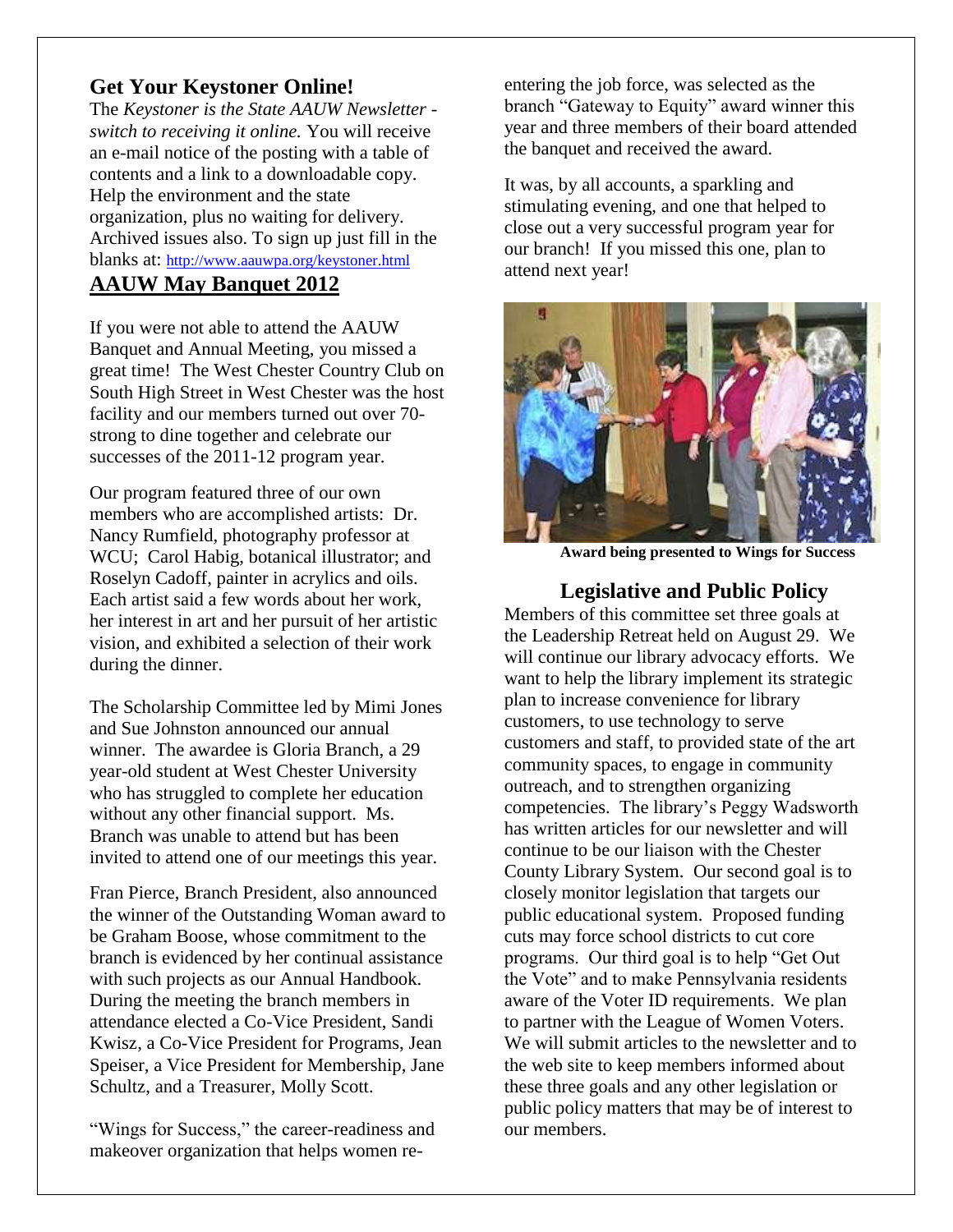We are very happy to have some new committee members and we encourage others

**A AUW** 

West Chester-Chester County PA Branch 717 Hunt Club Lane, Chester Springs, PA 19425 *September 2012 Newsletter* Meeting is Wednesday, wccc-pa.aauw.net

AAUW Mission Statement

The AAUW advances equity for women and girls through advocacy, education and research. AAUW Vision Statement

AAUW will be a powerful advocate and visible leader in equity and education through research, philanthropy, and measurable change in critical areas impacting the lives of women and girls.

AAUW West Chester – Chester County Branch Vision Statement

The West Chester-Chester County Branch will

- Actively recruit members who support Association goals.
- Nurture these members through active Interest Groups, through monthly meetings with intellectual and social merit, and through member support.
- Sponsor at least one project per year with volunteers and with funds to promote Association and branch goals.
- Sponsor at least one local scholarship per year for a nontraditional student
- Support programs for training and self-development of branch members to promote Association goals.
- **Raise funds through community projects and member gifts to support Association goals.**

\*\*\*\*\*\*\*\*\*\*

to join us in our effort to keep AAUW members informed. Peggy Staarman